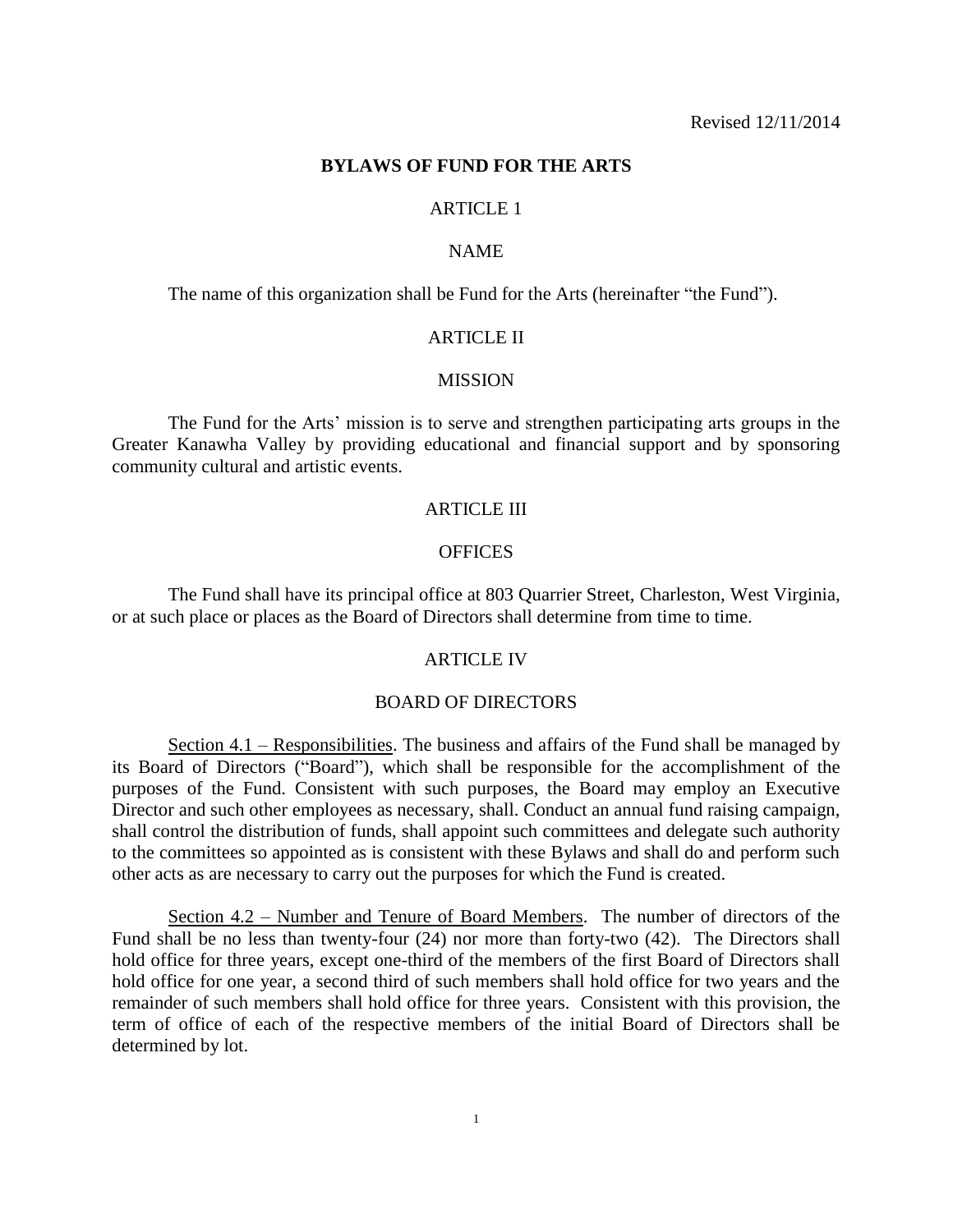Section 4.3 – Board Members. Succeeding members of the Board of Directors shall be elected by the Board. In addition to the elected Board members, the President of each of the Fund's beneficiary agencies shall, during the tenure of his office with his group, be a non-voting ex officio member of the Board of Directors of the Fund, and is invited to attend all meetings of the Board of Directors as the representative of that agency.

Section 4.4 – Meeting. An Annual meeting shall be held in December of each year for the purpose of electing officers and directors who will take office on January 1st, the beginning of the next calendar year and transacting such other business as may come before the meeting. All officers and directors elected at the June 2002 annual meeting, or whose terms do not expire on June 30, 2002, shall, notwithstanding any other provisions of these bylaws, have their terms of office extended by six (6) months (e.g., officers elected in June 2002 shall serve until December 31, 2003, Board members terms that would have expired on June 30, 2003, June 30, 2004 and June 30, 2005, will expire on December 31, 2003, December 31, 2004 and December 31, 2005 respectively). The Board of Directors shall meet at least once in each quarter and more frequently at the call of the President of the Executive Committee. Due notice of all meetings shall be given to the members of the Board.

Section  $4.5 -$  Quorum. One-third of the Directors in office at the time of any meeting shall constitute a quorum for the transaction of business at any meeting of the Board of Directors.

Section 4.6 – Attendance. Any member of the Board who shall fail to attend three consecutive meetings maybe dropped from membership unless he or she presents to the Executive Committee an acceptable excuse for such absences.

Section 4.7 – Compensation. All directors shall serve without compensation.

Section 4.8 – Participation in Meeting by Telephone. Any one or more directors may participate in any meeting of the board, or of any committee thereof, by means of a conference telephone or similar electronic communications equipment, but only if, by means of such equipment, all persons participating in the meeting can hear each other. Any vote of the directors taken at any such meeting may be taken orally during such electronic conference, and shall have the same effect and validity as though the action were duly taken by the action of the directors (or committee) at a meeting of the directors, if the agreement or action is reduced to writing and approved by the directors at the next regular meeting or the directors after such telephone conference.

Section 4.9 – Action by Directors Without Meeting. Whenever the vote of directors at a meeting thereof is required or permitted to be taken in connection with any corporate action, the meeting and vote of such directors may be dispensed with if all the directors shall agree in writing to such corporate action being taken, and such agreement shall have the like effect and validity as though the action were duly taken by the unanimous action of all directors at a meeting thereof duly called and legally held.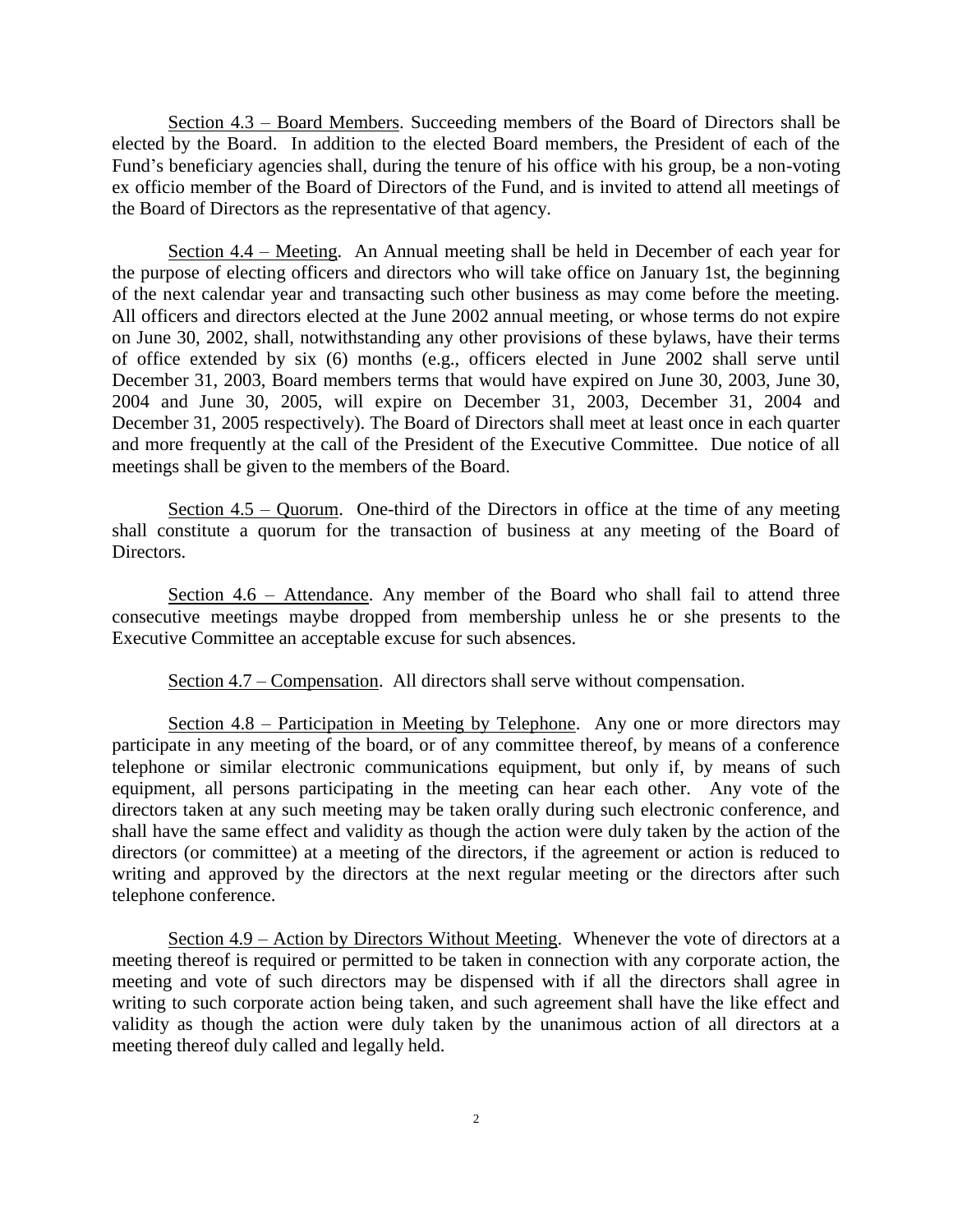### ARTICLE V

### **OFFICERS**

Section 5.1 – Number. The officers of the Fund shall be a President, an Executive Vice President, a Vice President for Foundations and Government, a Vice President for Festivals, a Vice President of Campaign, a First Assistant Vice President for Campaign, a Vice President of the Individual Artists Initiative , two Members at Large selected by the President to serve in any role on the Executive Committee, a Vice President for Allocations, an Assistant Vice President for Allocations, a Secretary-Treasurer and a Past President. All officers shall be elected by the Board of Directors from its membership and for a term of one year. Each officer shall serve at the pleasure of the Board of Directors, and any vacancy shall be filled by the board for the "unexpired portion of the term."

Section 5.2 – Duties.

President. The President shall be the Chief Executive Officer of the Fund, shall preside at all meetings of the Board of Directors, shall appoint committee members except as otherwise provided by these Bylaws or directed by the Board, and shall be an ex-officio member of all committees.

Executive Vice President. The Executive Vice President shall have all the authority and duties of the President when the President is not present at a meeting and otherwise may act with the authority and power of the President when the President is not available to act. The Executive Vice President shall have such other duties, power and authority as may be provided from time to time by the Board of Directors or Executive Committee.

Vice Presidents At Large. Two Vice Presidents at Large shall be selected by the President and assigned roles as needed on the Executive Committee.

Vice President for Festivals. The Vice President for Festivals shall Chair a Committee charged with organizing Festivals and making such reports as are appropriate to the Board respecting such Festivals.

Vice President for Campaign. The Vice President for Campaign shall be responsible for the annual fund raising campaign of the Fund.

Assistants to the Vice President for Campaign. The First Assistant to the Vice President for Campaign shall have duties as may be assigned by the Vice President for Campaign, or by the Board of Directors or the Executive Committee.

Vice President for Individual Artists Initiative. The Vice President for the Individual Artists Initiative shall chair a Committee charged with carrying out activities that assist, educate and promote Individual Artists in the community and making such reports as are appropriate to the Board respecting such activities.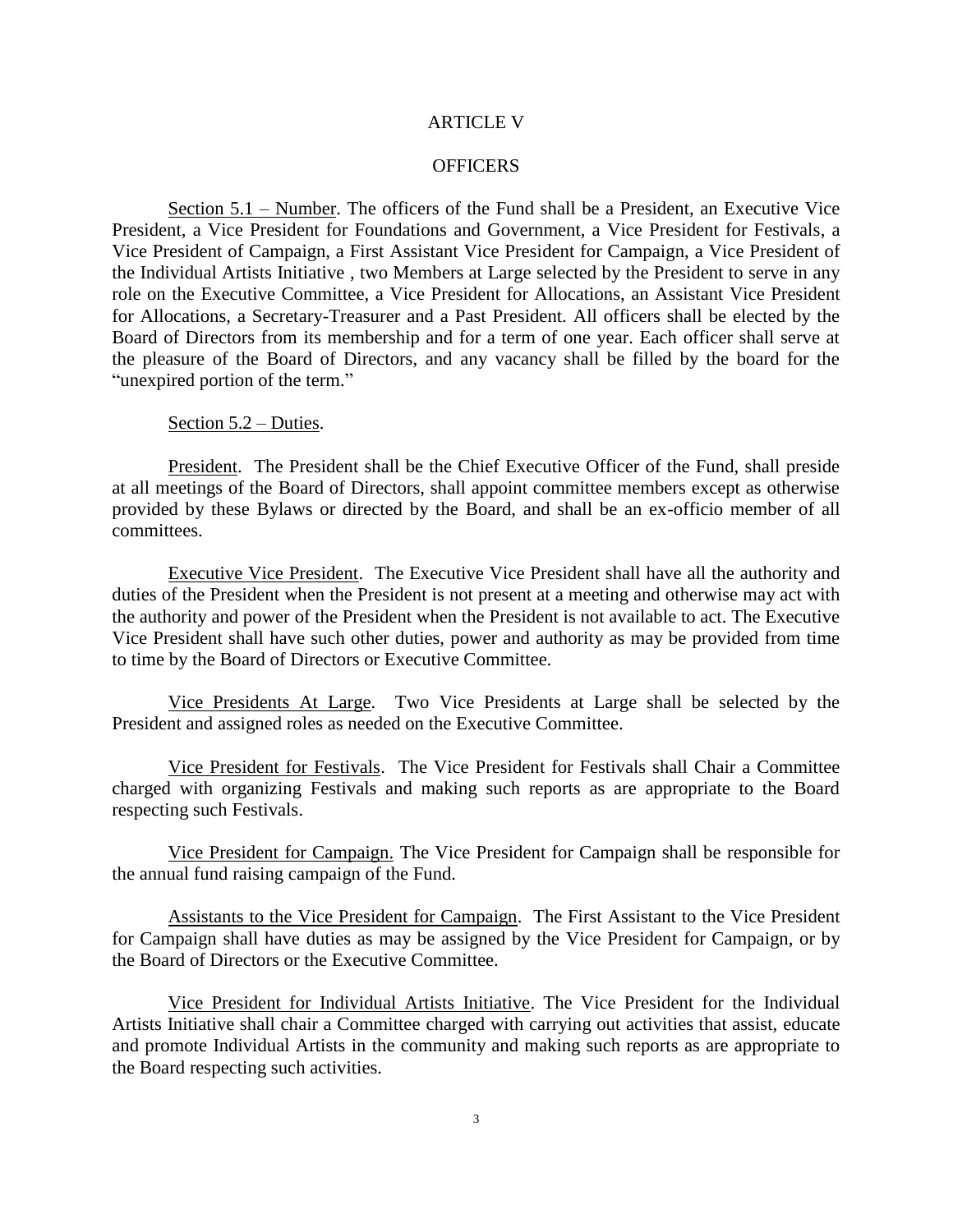Vice President. for Allocations. The Vice President for Allocations shall be the chairman of the Screening and Allocations Committee responsible for recommending an equitable distribution of the funds raised consistent with these Bylaws.

Assistant Vice President for Allocations. The Assistant Vice President for Allocations shall serve as the chairman of the Projects Pool Committee and shall serve on the Allocations Committee. The Assistant Vice President for Allocations shall preside at Allocations Committee Meetings and shall act on behalf of the Vice President for Allocations when he/she is unable to attend a meeting or not available to act. The Assistant Vice President for Allocations shall have other duties as may be assigned by the Vice President for Allocations, or by the Board of Directors or by the Executive Committee.

Vice President for Foundations and Government. The Vice President for Foundations and Government shall be responsible for the promotion and coordination of foundation solicitations on behalf of the Fund.

Secretary-Treasurer. The Secretary-Treasurer shall see that the minutes of the meetings of the Board are kept, see that all notices are duly given in accordance with the provisions of these Bylaws, shall have charge of the funds of the Fund, shall report to the board regarding the finances of the fund, and shall in general perform all duties incident to the office of Secretary-Treasurer and delegated to such office by the President or the Board of Directors.

Executive Director. The Executive Director, if employed, shall be the administrative officer of the Fund, and shall serve under the direction of the Board of Directors.

# ARTICLE VI

# COMMITTEES

Section 6.1 – Number. There shall be an Executive Committee, a Campaign Committee, an Allocations Committee, a Nominating Committee, a Foundations and Government Committee, a Festivals Committee and such other committees as the Executive Committee shall determine.

Section 6.2 – Executive Committee. The Executive Committee shall consist of the elected officers of the Fund. The Executive Committee shall have and exercise, in the intervals between meetings of the. Board of Directors, all the powers of the Board which may lawfully be delegated in the management of the business and affairs of the Fund, or such lessor powers as may, by direction of the Board, be specified. Action of the Executive Committee shall not be taken unless at least one-third (1/3) of the members of the Executive Committee are present at a meeting duly called and held.

Section 6.3 – Festivals Committee. The Festivals Committee is charged with organizing Festivals and making such reports as are appropriate to the Board respecting such Festivals..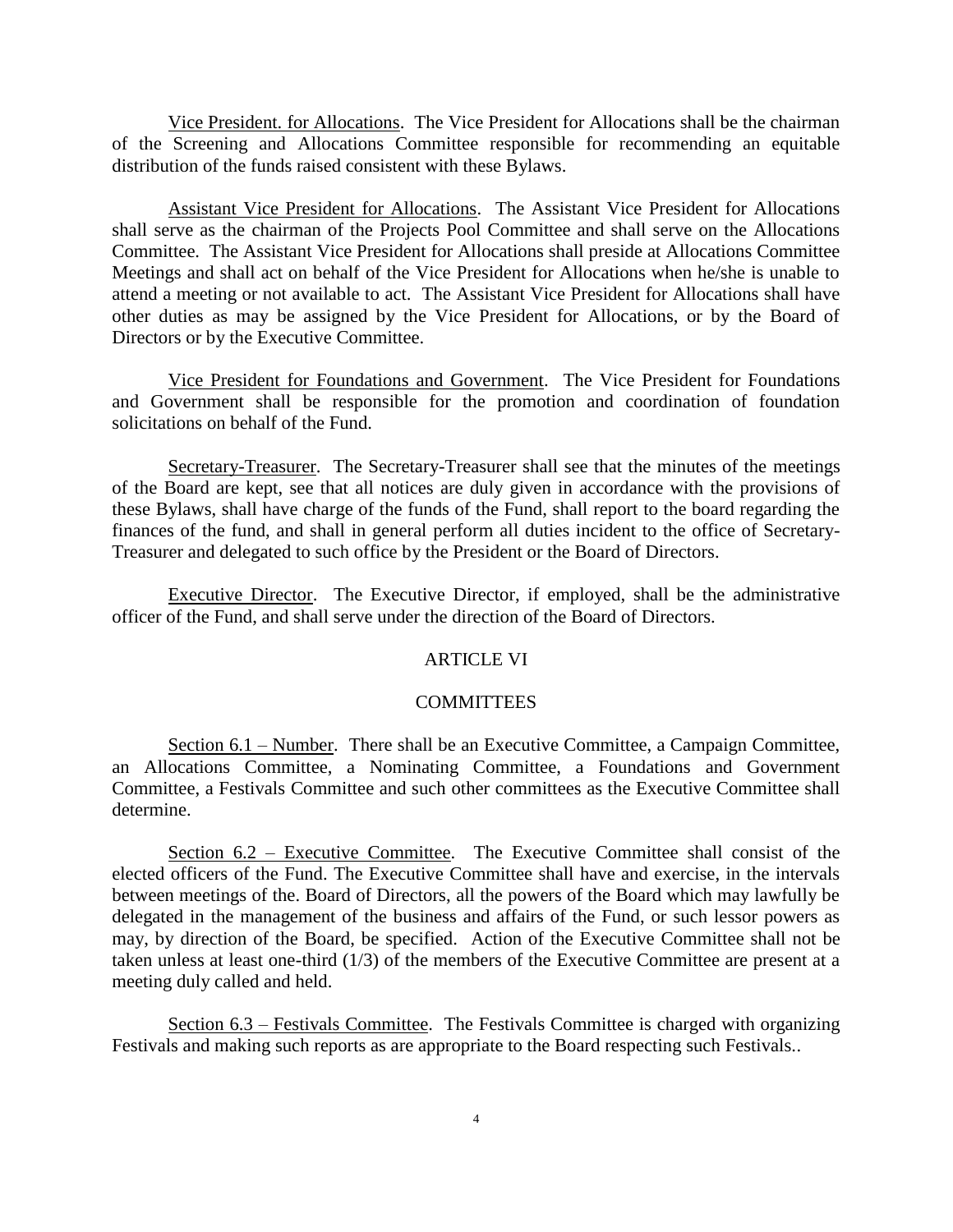Section 6.4 – Campaign Committee. The Campaign Committee shall be chaired by the Vice President for Campaign and shall consist of such members as may be appointed by the Vice President. for Campaign and approved, by the Executive Committee. The Campaign Committee shall organize and carry out the- annual fund raising campaign of the Fund.

Section 6.5 – Screening and Allocations Committee. The Screening and Allocations Committee shall be chaired by the Vice President for Allocations and shall consist of seven (7) or more members appointed by the Vice President for Allocations and approved-by the Executive Committee. The President and Treasurer of the Fund shall, in addition, be ex-officio members of the Committee. Current Officers and Directors of beneficiary agencies may not serve on the Screening and Allocations Committee. It shall be the responsibility of this Committee to recommend to the Board, for the Board's approval, an annual goal for the Campaign. The Committee shall recommend to the Board those agencies eligible for support from the Fund ("beneficiary agencies"), an equitable allocation among such agencies of the amounts to be distributed from the Fund, and the conditions imposed on such distributions necessary to assure the proper use of amounts distributed to such agencies by the Fund. The Chairman shall appoint such sub-committees as are necessary to carry out the Committee's functions in an orderly fashion.

Section 6.6 – Nominating Committee. A Nominating Committee-shall be appointed by the President, subject to the approval of the Executive Committee, for the purpose of recommending a slate of individuals for consideration by the Board for election to the Board at its annual meeting. Additional nominations may be made from the floor provided prior consent has been obtained from the nominee.

Sections 6.7 -– Foundations Committee and Government Committee. The Foundations and Government Committee shall be chaired by the Vice President for Foundations and Government and shall consist of such members as may be appointed by the chairperson and approved by the Executive Committee. The Foundations Committee shall organize and carry out the Foundation solicitations of the Fund.

Section 6.8 -– Individual Artists Initiative Committee. The Individual Artists Initiative Committee shall be chaired by the Vice President for Individual Artists Initiative and shall consist of such members as may be appointed by the chairperson and approved by the Executive Committee. The Individual Artists Initiative Committee shall organize and carry out the activities of the Fund with respect to assisting, educating and promoting Individual Artists in the community.

#### ARTICLE VII

#### CAMPAIGN SOLICITATIONS

Campaign solicitation by the Fund shall be restricted to businesses, government agencies, professionals, employees in the workplace and foundations. The Campaign Committee shall prepare an annual list of donors, and as a condition of the receipt of a distribution from the Fund, beneficiary agencies must agree to refrain from soliciting support from the donors on such list